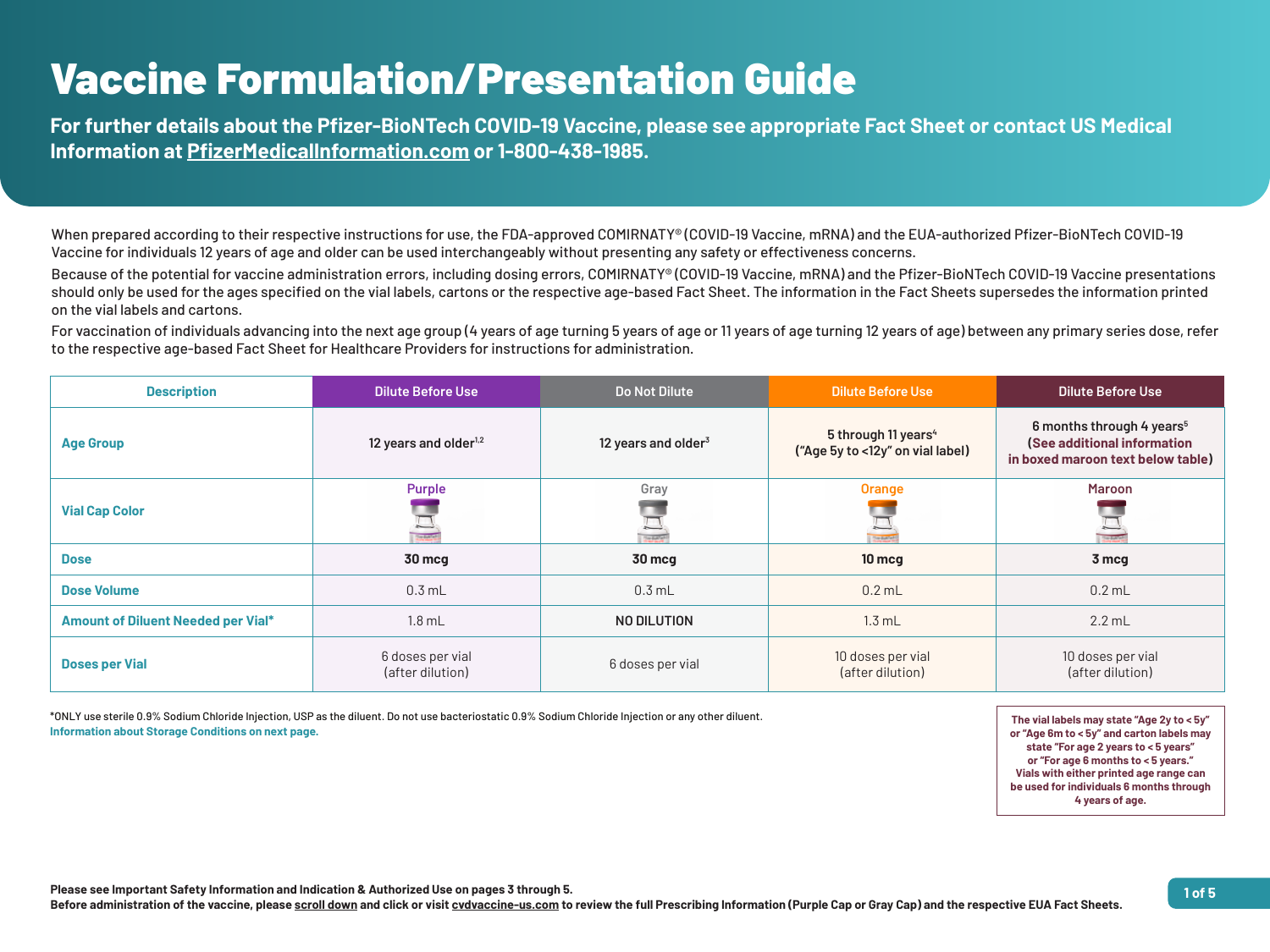

#### **Storage Conditions**

| <b>Description</b>                                                                             | <b>Dilute Before Use</b>                               | Do Not Dilute                                                 | <b>Dilute Before Use</b>                                | <b>Dilute Before Use</b>                              |
|------------------------------------------------------------------------------------------------|--------------------------------------------------------|---------------------------------------------------------------|---------------------------------------------------------|-------------------------------------------------------|
| <b>Vial Cap Color</b>                                                                          | <b>Purple</b>                                          | Gray                                                          | <b>Orange</b>                                           | <b>Maroon</b>                                         |
| <b>Ultra-Low-Temperature (ULT) Freezer</b><br>$[-90 °C$ to $-60 °C$ ( $-130 °F$ to $-76 °F$ )] | 12 months*                                             | 12 months <sup>t</sup>                                        | 12 monthst                                              | 12 months <sup>t</sup>                                |
| <b>Freezer</b><br>$[-25 °C$ to -15 $°C$ (-13 $°F$ to 5 $°F$ )]                                 | 2 weeks                                                | <b>DO NOT STORE</b>                                           | <b>DO NOT STORE</b>                                     | <b>DO NOT STORE</b>                                   |
| <b>Refrigerator</b><br>$[2^{\circ}$ C to 8 $^{\circ}$ C (35 $^{\circ}$ F to 46 $^{\circ}$ F)]  | I month                                                | 10 weeks                                                      | 10 weeks                                                | 10 weeks                                              |
| <b>Room Temperature</b><br>$[8 °C$ to 25 $°C$ (46 $°F$ to 77 $°F$ )]                           | 2 hours prior to dilution<br>(including any thaw time) | 12 hours prior to first puncture<br>(including any thaw time) | 12 hours prior to dilution<br>(including any thaw time) | 12 hours prior to dilutio<br>(including any thaw time |
| <b>After First Puncture</b><br>$[2 °C$ to 25 $°C$ (35 $°F$ to 77 $°F$ )]                       | Discard after 6 hours                                  | Discard after 12 hours                                        | Discard after 12 hours                                  | Discard after 12 hours <sup>#</sup>                   |



<sup>‡</sup>Vials should be discarded 12 hours after dilution, even though some vial and carton labels may state that a vial should be discarded 6 hours after dilution. The information in the <u>[Fact Sheet](https://labeling.pfizer.com/ShowLabeling.aspx?id=17227&format=pdf)</u> supersedes the information vial labels and cartons.



\*Regardless of storage condition, purple cap vaccine should not be used past the 12-month expiry. For vials with expiry dates of October 2021 through March 2022, the printed date on the label/carton reflects 6-month expiry. For vials with expiry dates of June 2022 through December 2022, the printed date on the label/carton reflects 9-month expiry. The vaccine should not be used past the 12-month (updated) expiry date as noted in the Fact Shee † Regardless of storage condition, gray, orange, and maroon cap vaccines should not be used after 12 months from the date of manufacture printed on the vial and cartons.

Emergency uses of the vaccine have not been approved or licensed by FDA but have been authorized to prevent COVID-19 in individuals 6 months through 15 years of age.

## Vaccine Formulation/Presentation Guide

**For further details about the Pfizer-BioNTech COVID-19 Vaccine, please see appropriate Fact Sheet or contact US Medical Information at [PfizerMedicalInformation.com](https://www.pfizermedicalinformation.com) or 1-800-438-1985.**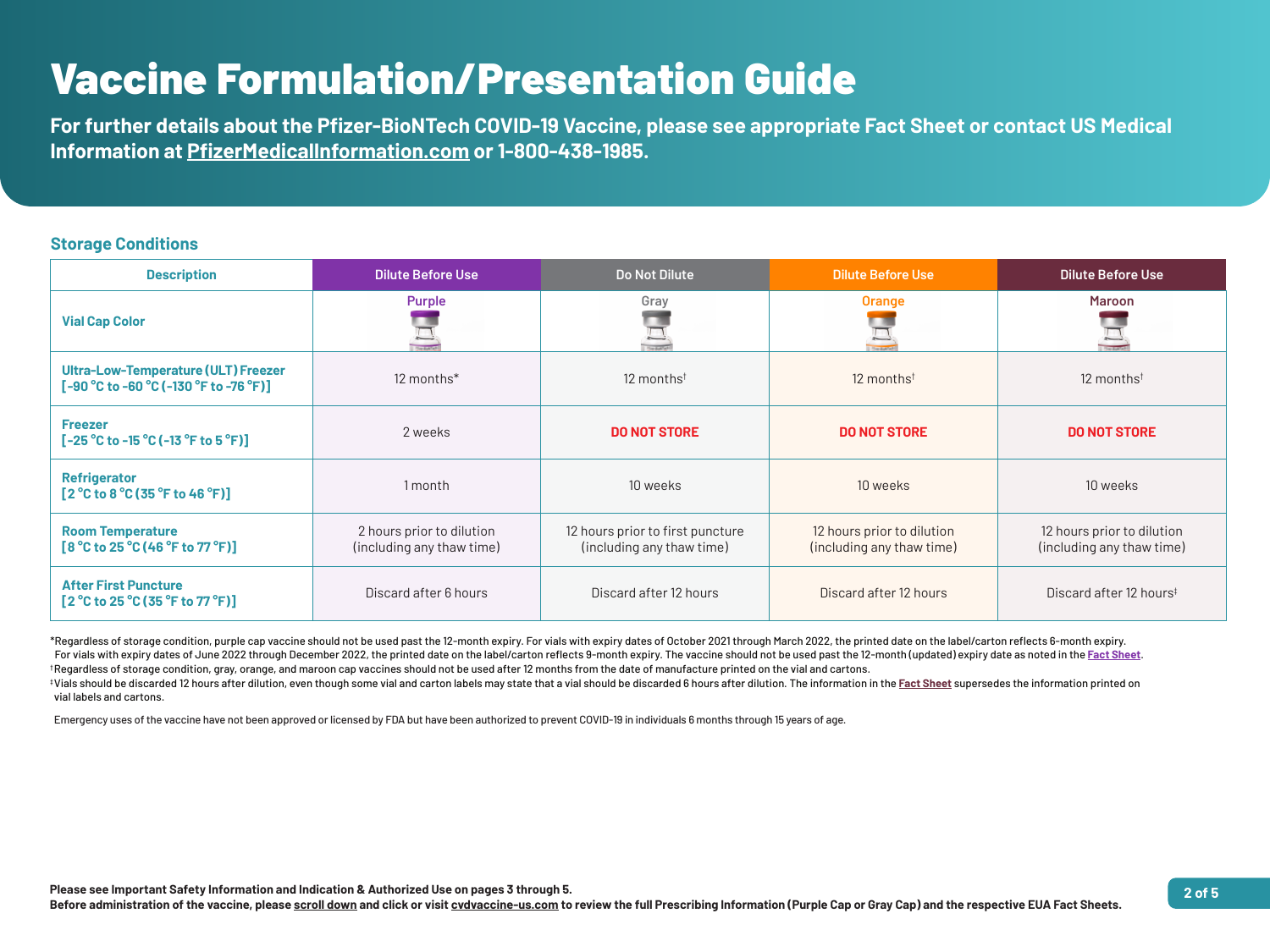

#### **Important Safety Information and Indication & Authorized Use Important Safety Information**

Do not administer to individuals with known history of a severe allergic reaction ( anaphylaxis) to any component of the vaccine.

Appropriate medical treatment used to manage immediate allergic reactions mu be immediately available in the event an acute anaphylactic reaction occurs follow administration of the vaccine.

Monitor vaccine recipients for the occurrence of immediate [adverse reactions](https://www.cdc.gov/vaccines/covid-19/clinical-considerations/managing-anaphylaxis.html)  [according to the Centers for Disease Control and Prevention guidelines](https://www.cdc.gov/vaccines/covid-19/clinical-considerations/managing-anaphylaxis.html) (https://v cdc.gov/vaccines/covid-19/clinical-considerations/managing-anaphylaxis.htm

#### **Management of Acute Allergic Reactions**

#### **Myocarditis and Pericarditis**

Myocarditis and pericarditis have been reported following administration of the vaccine.

Emergency uses of the vaccine have not been approved or licensed by FDA, but been authorized by FDA, under an Emergency Use Authorization (EUA) to prev Coronavirus Disease 2019 (COVID-19) in individuals 6 months of age and older. The emergency uses are only authorized for the duration of the declaration that circumstances exist justifying the authorization of emergency use of the medi product under Section 564(b)(1) of the FD&C Act unless the declaration is term or authorization revoked sooner.

Postmarketing data demonstrate increased risks of myocarditis and pericarditis, particularly within 7 days following the second dose. The observed risk is higher adolescent males and adult males under 40 [years of age than among females and](https://www.cdc.gov/vaccines/covid-19/clinical-considerations/myocarditis.html)  [older males. The observed risk is highest i](https://www.cdc.gov/vaccines/covid-19/clinical-considerations/myocarditis.html)n males 12 through 17 years of age. Alth some cases required intensive care support, available data from short-term follo up suggest that most individuals have had resolution of symptoms with conserva management. Information is not yet available about potential long-term sequelae. The CDC has published considerations related to myocarditis and pericarditis aft vaccination, including for vaccination of individuals with a history of myocarditis or pericarditis [\(https://www.cdc.gov/vaccines/covid-19/clinical-considerations/](https://www.cdc.gov/vaccines/covid-19/clinical-considerations/myocarditis.html) [myocarditis.html\)](https://www.cdc.gov/vaccines/covid-19/clinical-considerations/myocarditis.html).

### **Emergency Use Authorization**

| <b>ut have</b><br>ent                       | <b>Syncope</b><br>Syncope (fainting) may occur in association with administration of injectable vaccines<br>in particular in adolescents. Procedures should be in place to avoid injury from fainting                                                                                                                                                                                                                                         |
|---------------------------------------------|-----------------------------------------------------------------------------------------------------------------------------------------------------------------------------------------------------------------------------------------------------------------------------------------------------------------------------------------------------------------------------------------------------------------------------------------------|
| at                                          | <b>Altered Immunocompetence</b>                                                                                                                                                                                                                                                                                                                                                                                                               |
| ical                                        | Immunocompromised persons, including individuals receiving immunosuppressant                                                                                                                                                                                                                                                                                                                                                                  |
| ninated                                     | therapy, may have a diminished immune response to the vaccine.                                                                                                                                                                                                                                                                                                                                                                                |
|                                             | <b>Limitation of Effectiveness</b>                                                                                                                                                                                                                                                                                                                                                                                                            |
|                                             | The vaccine may not protect all vaccine recipients.                                                                                                                                                                                                                                                                                                                                                                                           |
|                                             | <b>Primary Series Adverse Events:</b>                                                                                                                                                                                                                                                                                                                                                                                                         |
| $e$ g,<br>ıst                               | In a clinical study (3 mcg modRNA) participants 6 through 23 months of age, adverse<br>reactions following administration of any dose included irritability (68.4%), decreased<br>appetite (38.6%), tenderness at the injection site (26.4%), injection site redness (17.8%<br>fever (14.4%), injection site swelling (7.3%), and lymphadenopathy (0.2%).                                                                                     |
| wing                                        | In a clinical study (3 mcg modRNA) of participants 2 through 4 years of age, adverse<br>reactions following administration of any dose included pain at the injection site<br>(47.0%), fatique (44.8%), injection site redness (18.9%), fever (10.5%), headache (8.7%)<br>injection site swelling (8.4%), chills (5.7%), muscle pain (5.0%), joint pain (2.4%), and                                                                           |
| WWW.<br><u> </u> ).                         | lymphadenopathy (0.1%).                                                                                                                                                                                                                                                                                                                                                                                                                       |
|                                             | In a clinical study (10 mcg modRNA) in children 5 through 11 years of age, adverse                                                                                                                                                                                                                                                                                                                                                            |
| $\mathbf{r}$<br>among<br>$\mathsf{L}% _{0}$ | reactions following administration of any primary series dose included pain at the<br>injection site (84.3%), fatigue (51.7%), headache (38.2%), injection site redness (26.4%<br>injection site swelling (20.4%), muscle pain (17.5%), chills (12.4%), fever (8.3%), joint<br>pain (7.6%), lymphadenopathy (0.9%), nausea (0.4%), rash (0.3%), malaise (0.1%), and<br>decreased appetite (0.1%).                                             |
| าough<br>$W^-$<br>ative<br>е.<br>ter        | In a clinical study (30 mcg modRNA) of adolescents 12 through 15 years of age, adverse<br>reactions following the administration of the primary series included pain at the<br>injection site (90.5%), fatique (77.5%), headache (75.5%), chills (49.2%), muscle pain<br>(42.2%), fever (24.3%), joint pain (20.2%), injection site swelling (9.2%), injection site<br>redness $(8.6\%)$ , lymphadenopathy $(0.8\%)$ , and nausea $(0.4\%)$ . |
|                                             | In clinical studies (30 mcg modRNA) of participants 16 through 55 years of age, the mo<br>commonly reported adverse reactions ( $\geq$ 10%) were pain at the injection site (88.6%),<br>fatigue (70.1%), headache (64.9%), muscle pain (45.5%), chills (41.5%), joint pain (27.5%<br>fever (17.8%), and injection site swelling (10.6%).                                                                                                      |
|                                             | In clinical studies (30 mcg modRNA) of participants 56 years of age and older, the mos<br>commonly reported adverse reactions ( $\geq 10\%$ ) were pain at the injection site (78.2%),<br>fatique (56.9%), headache (45.9%), muscle pain (32.5%), chills (24.8%), joint pain<br>(21.5%), injection site swelling (11.8%), fever (11.5%), and injection site redness (10.4%).                                                                  |

#### ctable vaccines, iry from fainting.

 $\vdots$  age, adverse 4%), decreased  $e$  redness (17.8%), age, adverse ection site eadache (8.7%), in (2.4%), and

e, adverse pain at the redness (26.4%),  $i$  (8.3%), joint  $ise (0.1\%)$ , and

of age, the most n site (88.6%),  $\frac{1}{2}$ oint pain (27.5%),

older, the most n site (78.2%),  $\delta$  joint pain

*Indication & Authorized Use continued on next page.*

**Please see additional Important Safety Information and Indication & Authorized Use on pages 4 and 5.**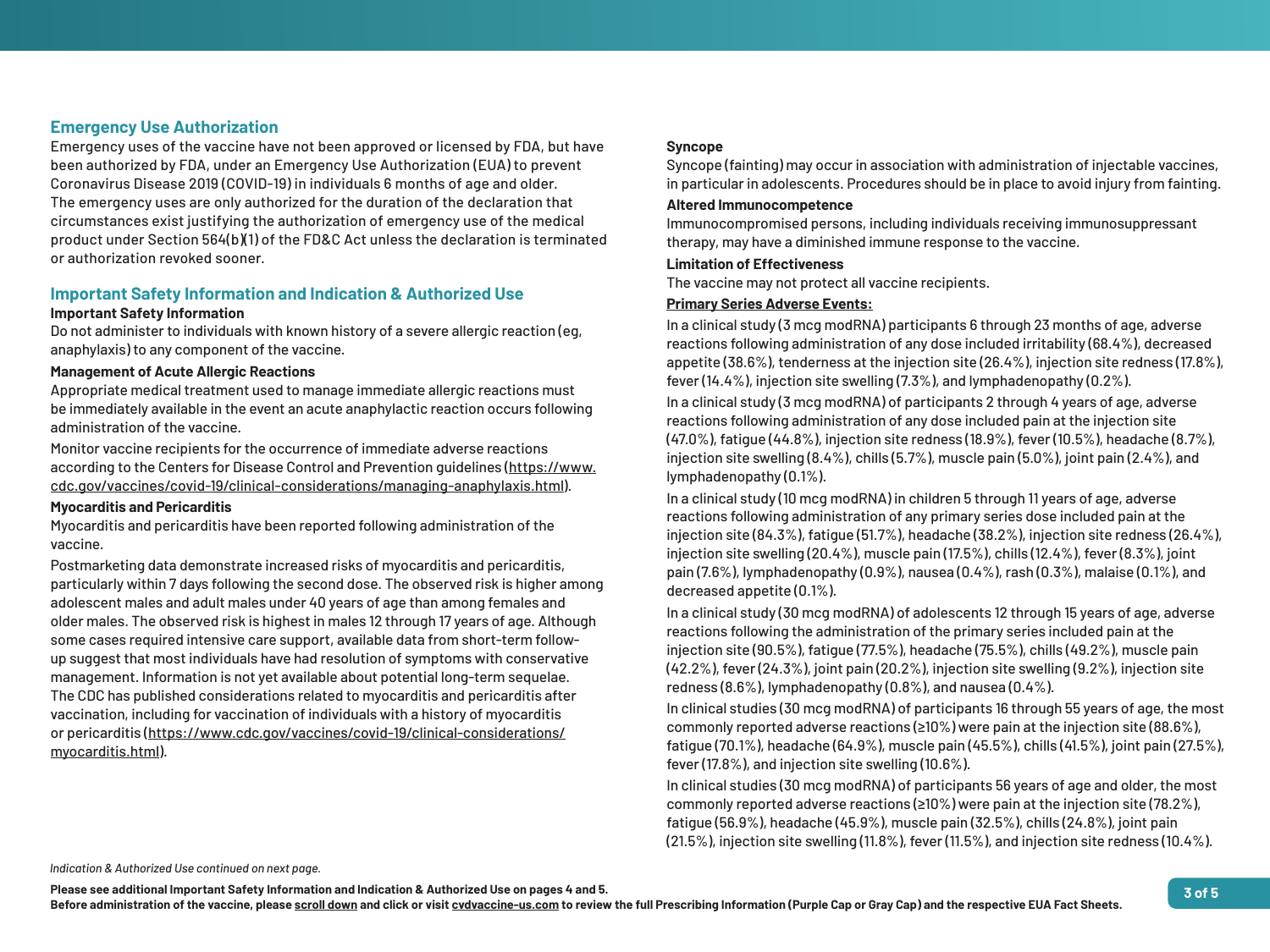

#### **Booster Dose Adverse Events:**

In a clinical study (10 mcg modRNA) in children 5 through 11 years of age, adverse reactions following administration of a single booster dose were injection site pain (73.9%), fatigue (45.6%), headache (34.0%), muscle pain (18.3%), injection site swelling (16.4%), injection site redness (15.6%), chills (10.5%), fever (6.7%), joint pain (6.7%), diarrhea (4.9%), lymphadenopathy (2.5%), and vomiting (2.4%).

In a clinical study (30 mcg modRNA) of participants 18 through 55 years of age, adverse reactions following administration of a first booster dose were pain at the injection site (83.0%), fatigue (63.7%), headache (48.4%), muscle pain (39.1%), chills (29.1%), joint pain (25.3%), lymphadenopathy (5.2%), nausea (0.7%), decreased appetite (0.3%), rash (0.3%), and pain in extremity (0.3%).

#### **Post Authorization Experience**

Severe allergic reactions, including anaphylaxis, have been reported following administration of the vaccine.

Myocarditis and pericarditis have been reported following administration of the vaccine.

#### **Indication & Authorized Use Indication**

COMIRNATY® is a vaccine indicated for active immunization to prevent coronavirus disease 2019 (COVID-19) caused by severe acute respiratory syndrome coronavirus 2 (SARS-CoV-2) in individuals 16 years of age and older.

#### **Interchangeability**

When prepared according to their respective instructions for use, the FDA-approved COMIRNATY® (COVID-19 Vaccine, mRNA) and the EUA-authorized Pfizer-BioNTech COVID-19 Vaccine for individuals 12 years of age and older can be used interchangeably without presenting any safety or effectiveness concerns.

Because of the potential for vaccine administration errors, including dosing errors, COMIRNATY (COVID-19 Vaccine, mRNA) and the Pfizer-BioNTech COVID-19 Vaccine presentations should only be used for the ages specified on the vial labels, cartons or the respective age-based Fact Sheet. The information in the Fact Sheets supersedes the information printed on the vial labels and cartons.

For vaccination of individuals advancing into the next age group (4 years of age turning 5 years of age or 11 years of age turning 12 years of age) between any primary series dose, refer to the respective age-based Fact Sheet for Healthcare Providers for instructions for administration.

### **Authorized Use**

COMIRNATY® (COVID-19 Vaccine, mRNA) is authorized for emergency use to provide:

- a 2-dose 30 mcg modRNA primary series to individuals 12 through 15 years of age
- a third 30 mcg modRNA primary series dose to individuals 12 years of age and older with certain kinds of immunocompromise
- a first 30 mcg modRNA booster dose to individuals 12 years of age and older who have completed a primary series with Pfizer-BioNTech COVID-19 Vaccine or COMIRNATY® (COVID-19 Vaccine, mRNA)
- a first 30 mcg modRNA booster dose to individuals 18 years of age and older who have completed primary vaccination with another authorized or approved COVID-19 vaccine. The dosing interval for the heterologous booster dose is the same as that authorized for a booster dose of the vaccine used for primary vaccination
- a second 30 mcg modRNA booster dose to individuals 50 years of age and older who have received a first booster dose of any authorized or approved COVID-19 vaccine
- a second 30 mcg modRNA booster dose to individuals 12 years of age and older with certain kinds of immunocompromise and who have received a first booster dose of any authorized or approved COVID-19 vaccine

The Pfizer-BioNTech COVID-19 Vaccine has received Emergency Use Authorization (EUA) from FDA to prevent COVID-19 to provide:

- a 3-dose 3 mcg modRNA primary series to individuals 6 months through 4 years of age
- a 2-dose 10 mcg modRNA primary series to individuals 5 through 11 years of age
- a 2-dose 30 mcg modRNA primary series to individuals 12 years of age and older
- a third 10 mcg modRNA primary series dose to individuals 5 through 11 years of age with certain kinds of immunocompromise
- a third 30 mcg modRNA primary series dose to individuals 12 years of age and older with certain kinds of immunocompromise
- a single 10 mcg modRNA booster dose to individuals 5 through 11 years of age who have completed a primary series with Pfizer-BioNTech COVID-19 Vaccine
- a first 30 mcg modRNA booster dose to individuals 12 years of age and older who have completed a primary series with Pfizer-BioNTech COVID-19 Vaccine or COMIRNATY® (COVID-19 Vaccine, mRNA)
- a first 30 mcg modRNA booster dose to individuals 18 years of age and older who have completed primary vaccination with another authorized or approved COVID-19 vaccine. The dosing interval for the heterologous booster dose is the same as that authorized for a booster dose of the vaccine used for primary vaccination

## **Important Safety Information and Indication & Authorized Use (cont'd)**

*Indication & Authorized Use continued on next page.*

**Please see additional Important Safety Information and Indication & Authorized Use on pages 3 and 5.**